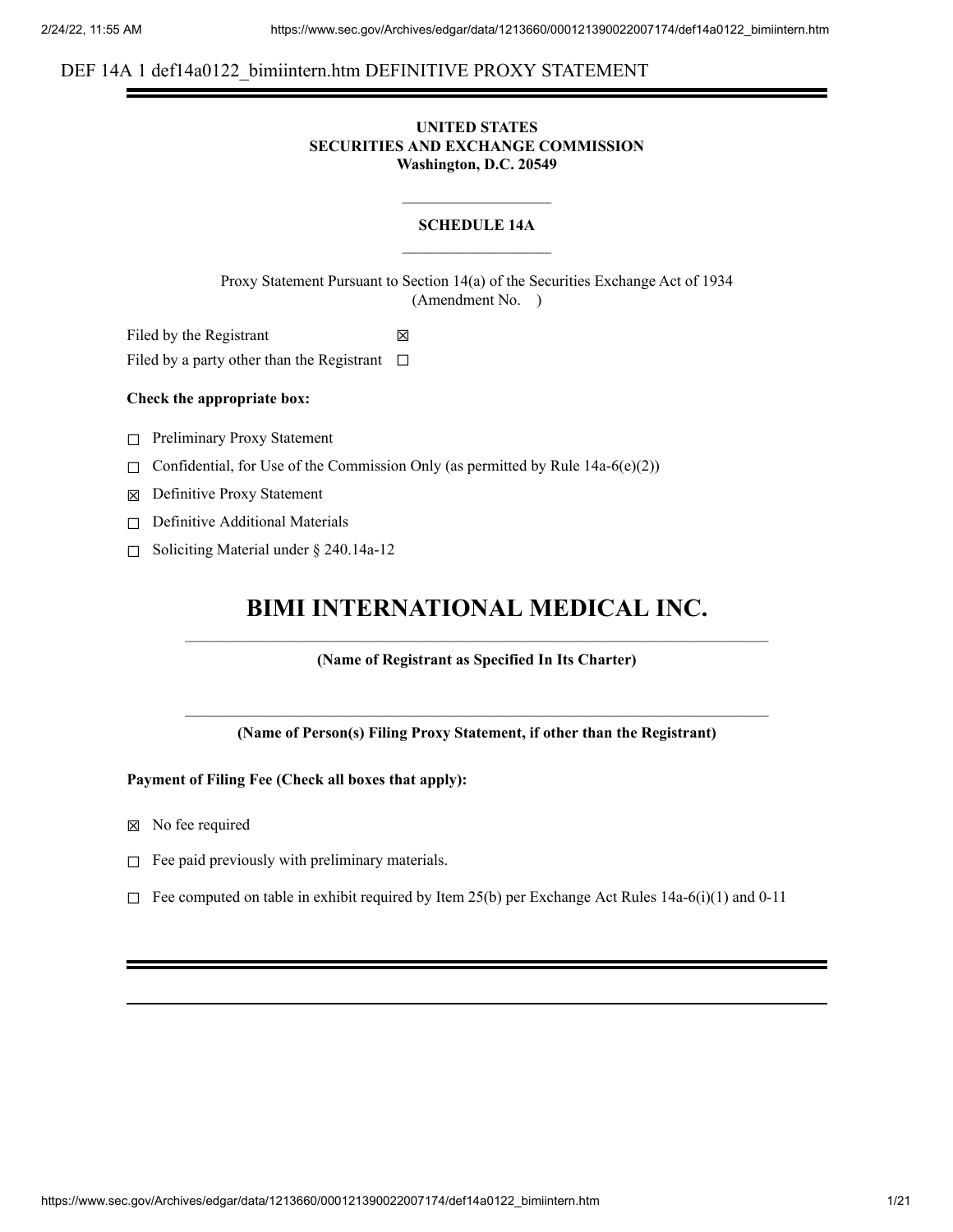# **BIMI INTERNATIONAL MEDICAL INC.**

# **NOTICE OF SPECIAL MEETING OF STOCKHOLDERS TO BE HELD MARCH 15, 2022**

To Our Stockholders:

You are invited to attend the Special Meeting of Stockholders (the "Special Meeting") of BIMI International Medical Inc. (the "Company") on March 15, 2022 at 9:00 a.m.(local time) at No. 10, Huasheng Road, Floor 9, Yuzhong District, Chongqing, P. R. C., for the following purposes:

- 1. To approve, in accordance with Nasdaq Marketplace Rule 5635(d), the issuance of shares of the Company's common stock (the "Common Stock") upon (i) conversion of the newly issued senior secured convertible notes in the aggregate principal amount of \$7,800,000 sold to two institutional investors (the "Institutional Investors") on November 18, 2021; (ii) conversion of additional senior secured convertible notes in the aggregate principal amount of up to \$3,900,000 that may be sold to the Institutional Investors; and (iii) exercise of up to 1,800,000 warrants issued by the Company to the Institutional Investors; and
- 2. To transact such other business as may properly be brought before the Special Meeting and any adjournment or postponement thereof.

Stockholders of record at the close of business on February 10, 2022 shall be entitled to notice of and to vote at the Special Meeting and any adjournments or postponements thereof. A stockholder list will be available at our corporate offices beginning February 14, 2022 during normal business hours for examination by any stockholder registered on our stock ledger as of the record date for any purpose germane to the Special Meeting.

**Your vote is important. Please submit a proxy as soon as possible so that your shares can be voted at the Special Meeting.**

**By Order of the Board of Directors**

*Tiewei Song* Chief Executive Officer and President

Dalian, China March 11, 2022

**Whether or not you plan to attend the Special Meeting, we encourage you to vote and submit your proxy by telephone, via the Internet or by mail. For additional instructions, voting by telephone or via the Internet, please refer to the proxy card. To vote and submit your proxy by mail, please complete, sign and date the enclosed proxy card and return it in the enclosed envelope. If you hold your shares through an account with a brokerage firm, bank or other nominee, please follow the instructions you receive from them to vote your shares.**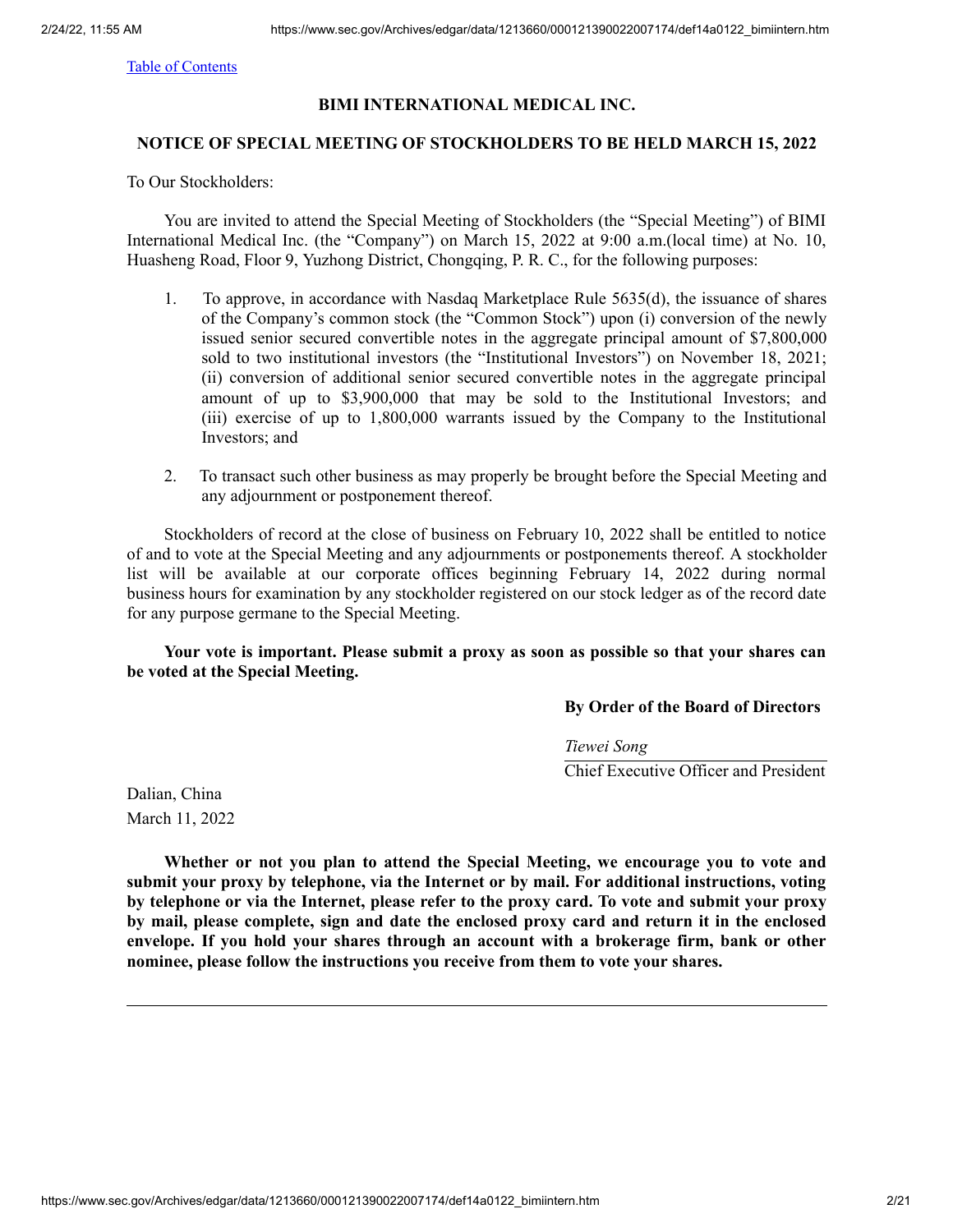# **IMPORTANT NOTICE REGARDING THE AVAILABILITY OF PROXY MATERIALS FOR THE SPECIAL MEETING OF STOCKHOLDERS TO BE HELD ON MARCH 15, 2022**

# **THIS PROXY STATEMENT IS FURNISHED IN CONNECTION WITH THE SOLICITATION OF PROXIES BY THE COMPANY, ON BEHALF OF THE BOARD OF DIRECTORS, FOR THE 2022 SPECIAL MEETING OF STOCKHOLDERS. YOU CAN VOTE YOUR SHARES USING ONE OF THE FOLLOWING METHODS:**

# **How to Vote Your Shares**

**YOUR VOTE IS IMPORTANT.** Your shares can be voted at the Special Meeting only if you attend in person or are represented by proxy, please take the time to vote your proxy.

**ALL STOCKHOLDERS ARE CORDIALLY INVITED TO ATTEND THE MEETING. HOWEVER, TO ENSURE YOUR REPRESENTATION AT THE MEETING, YOU ARE URGED TO MARK, SIGN, DATE AND RETURN THE ENCLOSED PROXY CARD AS PROMPTLY AS POSSIBLE IN THE POSTAGE-PREPAID ENVELOPE ENCLOSED FOR THAT PURPOSE OR VOTE VIA THE INTERNET OR BY TELEPHONE. ANY STOCKHOLDER ATTENDING THE MEETING MAY VOTE IN PERSON EVEN IF HE OR SHE HAS RETURNED A PROXY CARD.**

# **IMPORTANT NOTICE REGARDING THE AVAILABILITY OF PROXY MATERIALS FOR THE STOCKHOLDERS MEETING TO BE HELD ON MARCH 15, 2022 — THE PROXY STATEMENT IS AVAILABLE AT:** *WWW.USBIMI.COM***.**

In light of COVID-19, we strongly encourage our shareholders to vote by proxy in advance of the Special Meeting Depending on concerns about and developments relating to COVID-19, the Board could determine to change the date, time and/or format of the meeting.

If not attending the meeting and voting in person, stockholders of record, or "registered stockholders," can vote by proxy in the following three ways:

| <b>By Telephone:</b> | Call the toll-free number indicated on the enclosed proxy card and follow the recorded                                   |
|----------------------|--------------------------------------------------------------------------------------------------------------------------|
|                      | instructions.                                                                                                            |
|                      | <b>Via the Internet:</b> Go to the website indicated on the enclosed proxy card and follow the instructions<br>provided. |
| <b>By Mail:</b>      | Mark your vote, date, sign and return the enclosed proxy card in the postage-paid<br>return envelope provided.           |

If your shares are held beneficially in "street" name through a nominee such as a financial institution, brokerage firm, or other holder of record, your vote is controlled by that institution, firm or holder. Your vote by proxy may also be cast by telephone or via the Internet, as well as by mail, if your financial institution or brokerage firm offers such voting alternatives. Please follow the specific instructions provided by your nominee on your voting instruction card.

Please note, that if your shares are held beneficially through a bank, broker or other nominee and you wish to vote at the Special Meeting, you must obtain a proxy issued in your name from the record holder.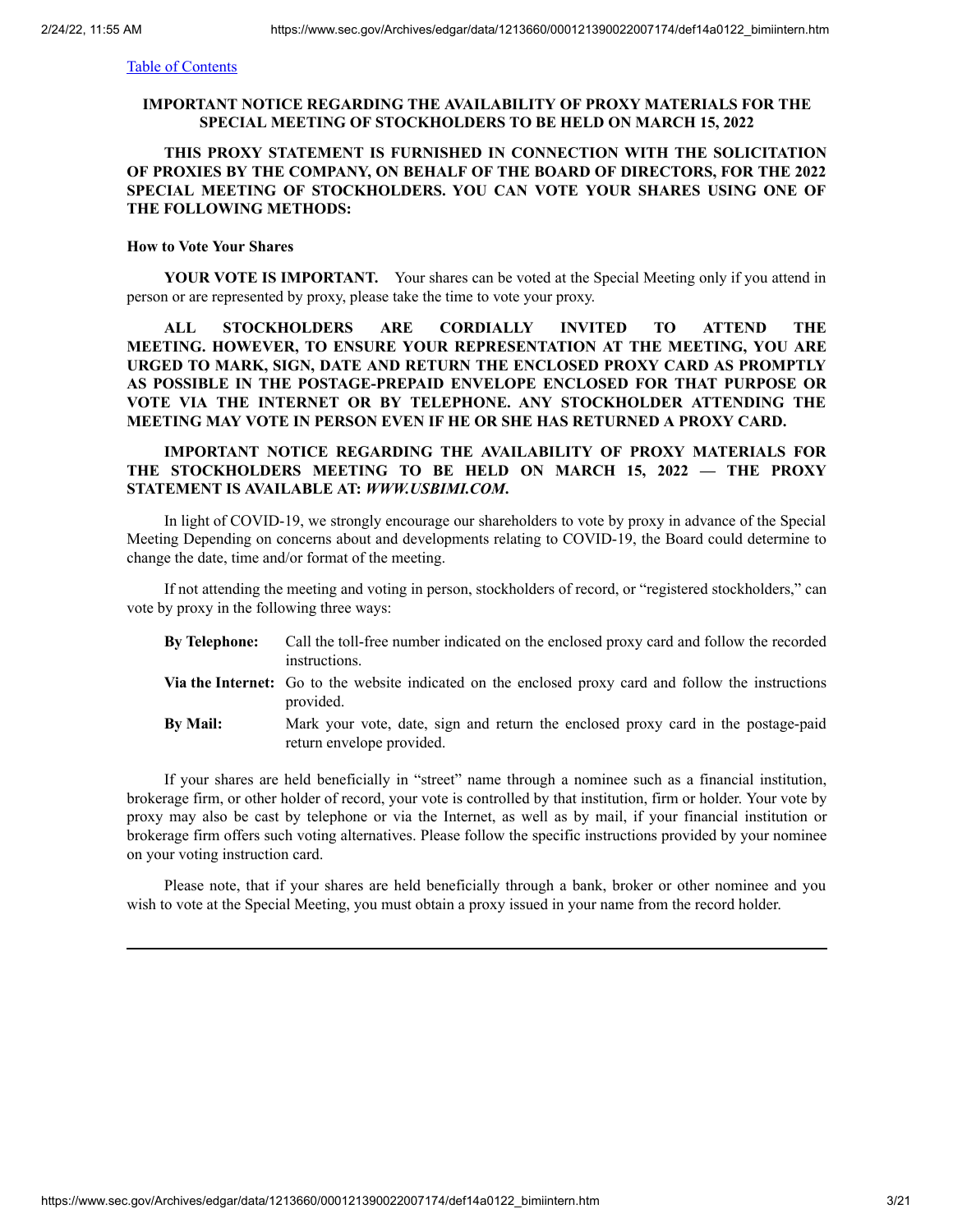# **TABLE OF CONTENTS**

<span id="page-3-0"></span>

| <b>GENERAL INFORMATION</b>                                     |     |
|----------------------------------------------------------------|-----|
| <b>PROPOSAL ONE — APPROVAL OF ISSUANCE OF SECURITIES</b>       |     |
| SECURITY OWNERSHIP OF CERTAIN BENEFICIAL OWNERS AND MANAGEMENT | 12. |
| ADDITIONAL INFORMATION                                         |     |
|                                                                |     |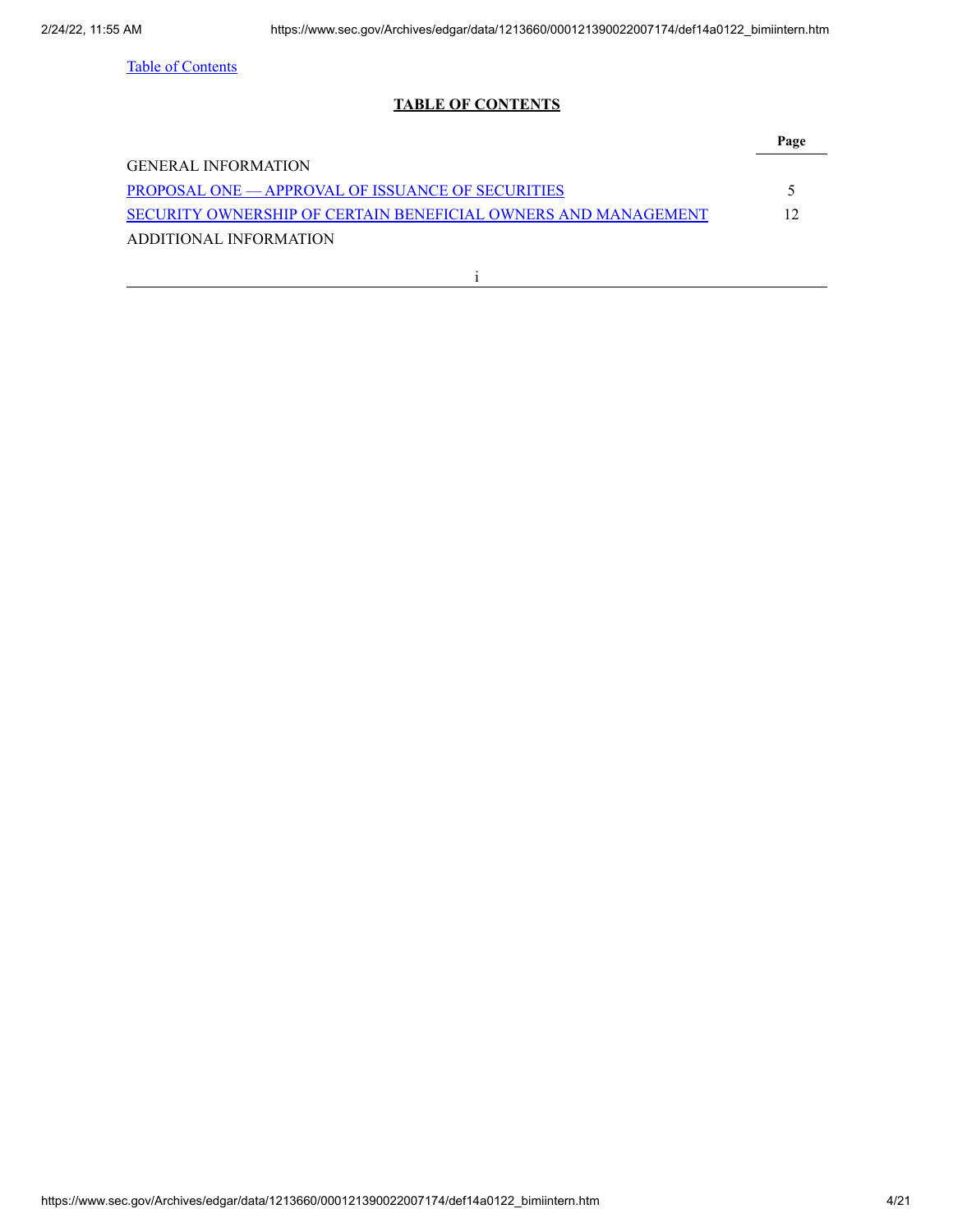# **BIMI INTERNATIONAL MEDICAL INC.**

# **PROXY STATEMENT FOR THE SPECIAL MEETING OF STOCKHOLDERS TO BE HELD ON MARCH 15, 2022**

# **QUESTIONS AND ANSWERS ABOUT THE PROXY MATERIALS AND THE SPECIAL MEETING**

# **Q: Why am I receiving these materials?**

**A:** We are providing these proxy materials to you in connection with the solicitation of proxies by the Board of Directors of our company (the "Board") for our 2022 Special Meeting of Stockholders, which will take place on March 15, 2022. As a stockholder of record, you are invited to attend the Special Meeting and are entitled and requested to vote on the items of business described in this proxy statement. This proxy statement and accompanying proxy card (or voting instruction card) are being sent on or about February 15, 2022 to all stockholders entitled to vote at the Special Meeting.

# **Q: When and where will the Special Meeting be held?**

**A:** The Special Meeting will be held on March 15, 2022 at 9:00 a.m. local time, at No. 10, Huasheng Road, Floor 9, Yuzhong District, Chongqing, P. R. C.

# **Q: How do I attend the Special Meeting?**

- **A:** Only stockholders of record on the record date of February 10, 2022 (the "Record Date") are entitled to notice of, and to attend or vote at, the Special Meeting. If you plan to attend the meeting in person, please bring the following:
	- Photo identification.
	- Acceptable proof of ownership if your shares are held in "street name."

*Acceptable proof of ownership* is either (a) a letter from your broker confirming that you beneficially owned shares of our Common Stock on the Record Date or (b) an account statement showing that you beneficially owned shares of our Common Stock on the Record Date. If your shares are held in street name, you may attend the meeting with proof of ownership, but you may not vote your shares in person at the Special Meeting unless you have obtained a "legal proxy" or other evidence from your broker giving you the right to vote your shares at the Special Meeting.

*Street name* means your shares are held of record by brokers, banks, or other institutions. See below for additional information.

# **Q: What information is contained in this proxy statement?**

**A:** This proxy statement contains information regarding the proposal to be voted on at the Special Meeting and certain other required information.

# **Q: What items of business will be voted on at the Special Meeting?**

- **A:** The items of business scheduled to be voted on at the Special Meeting are:
	- 1. To approve, in accordance with Nasdaq Marketplace Rule 5635(d), the issuance of shares of the Company's common stock upon (i) conversion of the newly issued senior secured convertible notes in the aggregate principal amount of \$7,800,000 sold to certain institutional investors on November 18, 2021; (ii) conversion of additional senior secured convertible notes in the aggregate principal amount of up to \$3,900,000 that may be sold to those investors; and (iii) exercise of up to 1,800,000 warrants issued by the Company to the investors.

# **Q: What are the voting requirements to approve the proposal?**

**A:** The affirmative vote of a majority of shares outstanding is required to approve Proposal One.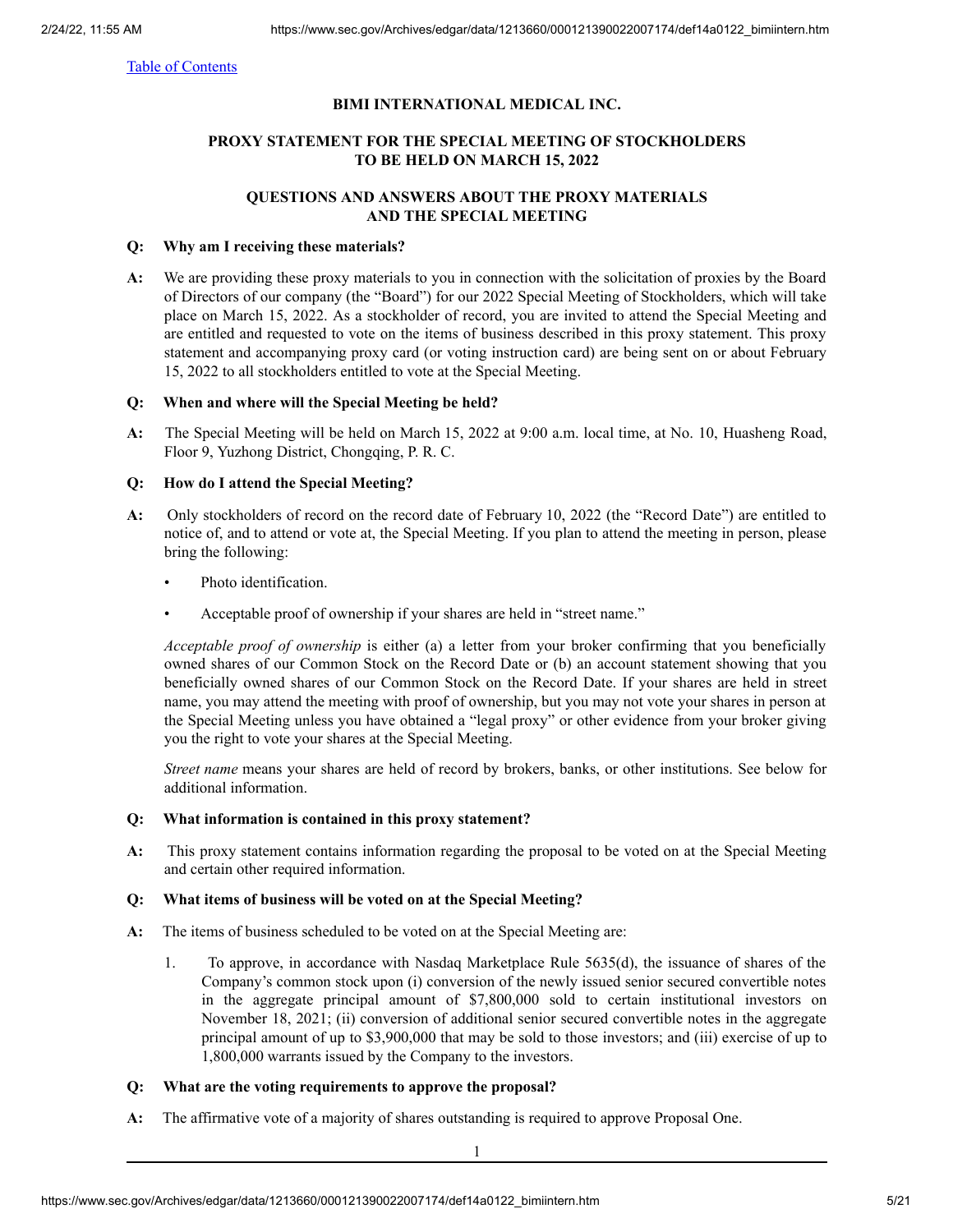# **Q: How does the Board recommend that I vote?**

**A:** The Board recommends that you vote your shares "FOR" the approval of the proposal with respect to the issuance of the Company's securities for the purposes compliance with Nasdaq Listing Rule 5635(d).

If you return a properly completed proxy card, or vote your shares by telephone or Internet, your shares of the Common Stock will be voted on your behalf as you direct. If not otherwise specified, the shares of the Common Stock represented by the proxies will be voted in accordance with the Board's recommendations.

# **Q: What shares may I vote?**

**A:** Each share of our Common Stock \$0.001 par value issued and outstanding as of the close of business on the Record Date is entitled to one vote on each of the matters to be voted upon at the Special Meeting.

You may vote all shares owned by you as of the Record Date, including (a) shares held directly in your name as the stockholder of record and (b) shares held for you as the beneficial owner through a broker, trustee or other nominee. We had 15,346,554.000 shares of Common Stock issued and outstanding on the Record Date.

# **Q: What is the difference between being a stockholder of record and being the beneficial owner of shares held in street name?**

**A:** A stockholder of record owns shares which are registered in his or her own name. A beneficial owner owns shares which are held in street name through a third party, such as a broker. As summarized below, there are some distinctions between a stockholder of record and a beneficial owner.

# **Stockholder of Record**

You are the stockholder of record of any of your shares registered directly in your name with our transfer agent, American Stock Transfer & Trust Company, LLC with respect to such shares, these proxy materials are being sent to you by the Company. As the stockholder of record, you have the right to grant your voting proxy directly to Mr. Xiaoping Wang, the Company's Chief Operating Officer, or such other person you wish to designate, or to vote in person at the Special Meeting. We have enclosed a proxy card for you to grant your voting proxy to Mr. Xiaoping Wang.

# **Shares Beneficially Held in Street Name**

You are the beneficial owner of any of your shares held in street name. With respect to such shares registered through a broker, these proxy materials, together with a voting instruction card, are being forwarded to you by your broker. As the beneficial owner, you have the right to direct your broker how to vote. You may use the voting instruction card provided by your broker for this purpose. Even if you have directed your broker how to vote, you may also attend the Special Meeting. However, you may not vote your shares in person at the Special Meeting unless you obtain a "legal proxy" or other evidence from your broker giving you the right to vote the shares at the Special Meeting.

# **Q: Who is entitled to attend the Special Meeting and what are the admission procedures?**

**A:** You are entitled to attend the Special Meeting only if you were a stockholder as of the close of business on the Record Date or if you hold a valid proxy for the Special Meeting. A list of stockholders eligible to vote at the Special Meeting will be available for inspection at the Special Meeting. If you are a beneficial holder, you will need to provide proof of beneficial ownership as of the Record Date, such as a brokerage account statement showing that you owned shares of the Common Stock as of the Record Date or the voting instruction card provided by your broker. The Special Meeting will begin promptly at 9:00 a.m., local time. You should be prepared to present photo identification for admittance. Check-in will begin one-half hour prior to the meeting. Please allow ample time for the admission procedures.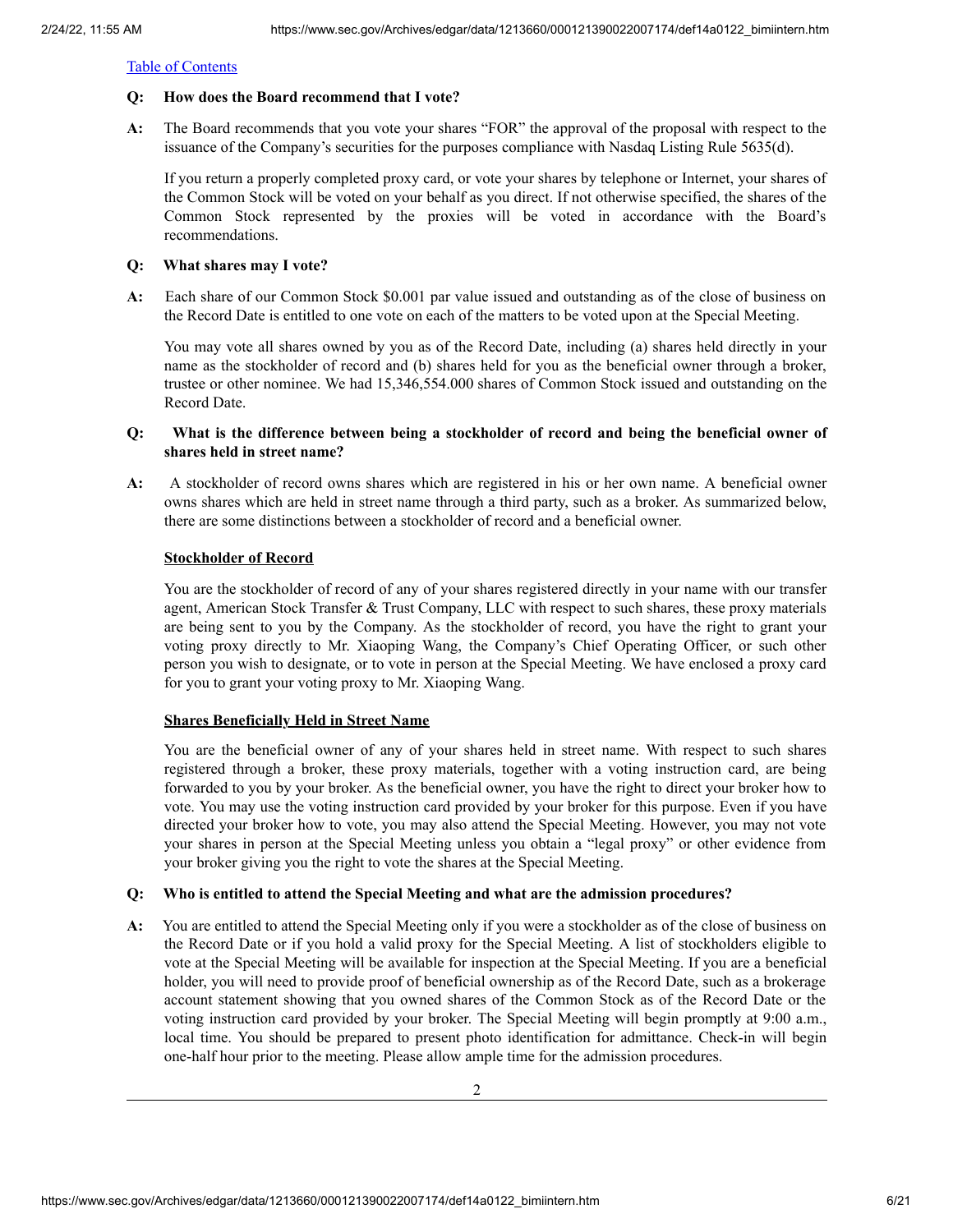# **Q: May I vote my shares in person at the Special Meeting?**

**A:** If you were a stockholder of record on the Record Date, you may vote your shares in person at the Special Meeting or through a proxy. If you decide to vote your shares in person, you do not need to present your share certificate(s) at the Special Meeting; your name will be on the list of stockholders eligible to vote. If you hold your shares beneficially in street name, you may vote your shares in person at the Special Meeting only if you obtain a legal proxy or other evidence from your broker giving you the right to vote the shares. *Even if you plan to attend the Special Meeting, we recommend that you also submit your proxy* or voting instructions as described below so that your vote will be counted if you later decide not to *attend the Special Meeting.*

In light of COVID-19, we strongly encourage our shareholders to vote by proxy in advance of the Special Meeting. Depending on concerns about and developments relating to COVID-19, the Board could determine to change the date, time and/or format of the meeting.

# **Q: How can I vote my shares without attending the Special Meeting?**

**A:** Whether you hold shares directly as the stockholder of record or beneficially in street name, you may direct how your shares are voted without attending the Special Meeting. If you are a stockholder of record, you may vote by submitting a proxy. If you hold shares beneficially in street name, you may vote by submitting voting instructions to your broker. For directions on how to vote, please refer to the instructions on your proxy card or, for shares held beneficially in street name, the voting instruction card provided by your broker.

Stockholders of record may submit proxies by completing, signing, dating, and mailing their proxy cards to the address provided on the proxy card. Stockholders who hold shares beneficially in street name may vote by completing, signing, and dating the voting instruction cards provided and mailing them to the address provided on the voting instruction card. The proxy card and voting instruction card also include directions as to how you may submit your vote through the Internet. The voting instruction card may also include directions for alternative methods of submitting your vote. We encourage you to vote early. If you choose to vote by mail, please allow sufficient time for your proxy or voting instruction card to reach our vote tabulator prior to the Special Meeting.

# **Q: Who will count the votes?**

**A:** Votes at the Special Meeting will be counted by an inspector of election, who will be appointed by the Board.

# **Q: What is the effect of not voting?**

**A:** If you are a stockholder of record and you do not cast your vote, no votes will be cast on your behalf on any of the items of business at the Special Meeting. If you are a stockholder of record and you properly sign and return your proxy card, your shares will be voted as you direct. If no instructions are indicated on such proxy card and you are a stockholder of record, shares represented by the proxy will be voted in the manner recommended by the Board on all matters presented in this proxy statement, namely "FOR" the approval of the issuance of the Company's securities for the purposes of Nasdaq Listing Rule 5635(d).

Generally, broker non-votes occur when shares held by a broker in "street name" for a beneficial owner are not voted with respect to a particular proposal because the broker (1) has not received voting instructions from the beneficial owner and (2) lacks discretionary voting power to vote those shares.

A broker is entitled to vote shares held for a beneficial owner on routine matters. Absent instructions from a beneficial owner, a broker is not entitled to vote shares held for such beneficial owner on non-routine matters. We believe that Proposal One is a non-routine matter; and, accordingly, brokers do not have authority to vote on such proposal absent instructions from beneficial owners. Accordingly, if beneficial owners desire not to have their shares voted by a broker in a certain manner, they should give instructions to their brokers as to how to vote their shares. Any adjournment of the Special Meeting to solicit additional proxies if there are not sufficient votes in favor of Proposal One, and any other matter that may properly be brought before the shareholders for a vote at the Special Meeting, will be approved if the votes cast "For" exceed the votes cast "Against." Abstentions and broker non-votes, if any, will not affect the outcome of the votes on these matters.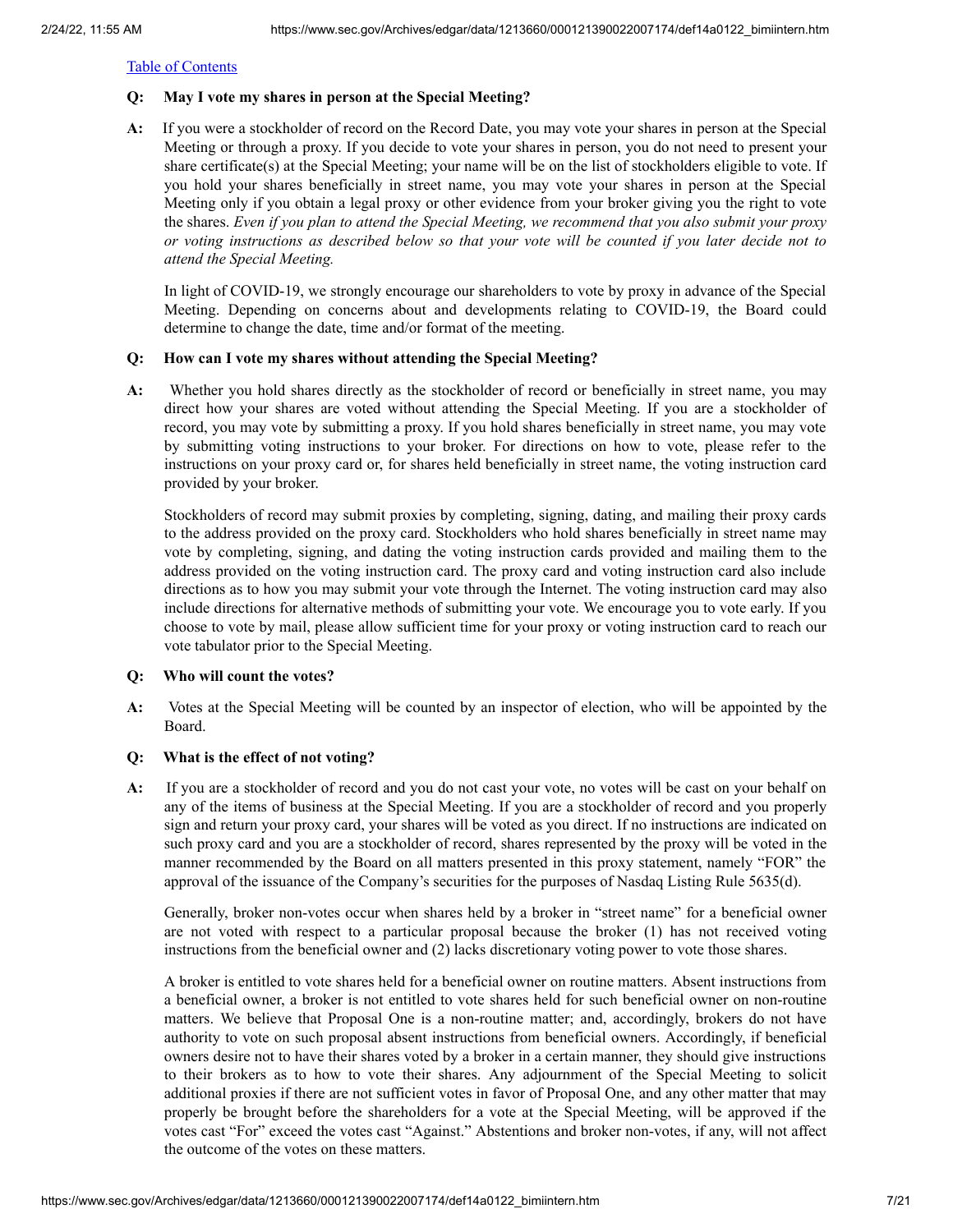2/24/22, 11:55 AM https://www.sec.gov/Archives/edgar/data/1213660/000121390022007174/def14a0122\_bimiintern.htm

<u> 1989 - Johann Barnett, fransk politik (</u>

Broker non-votes count for purposes of determining whether a quorum is present.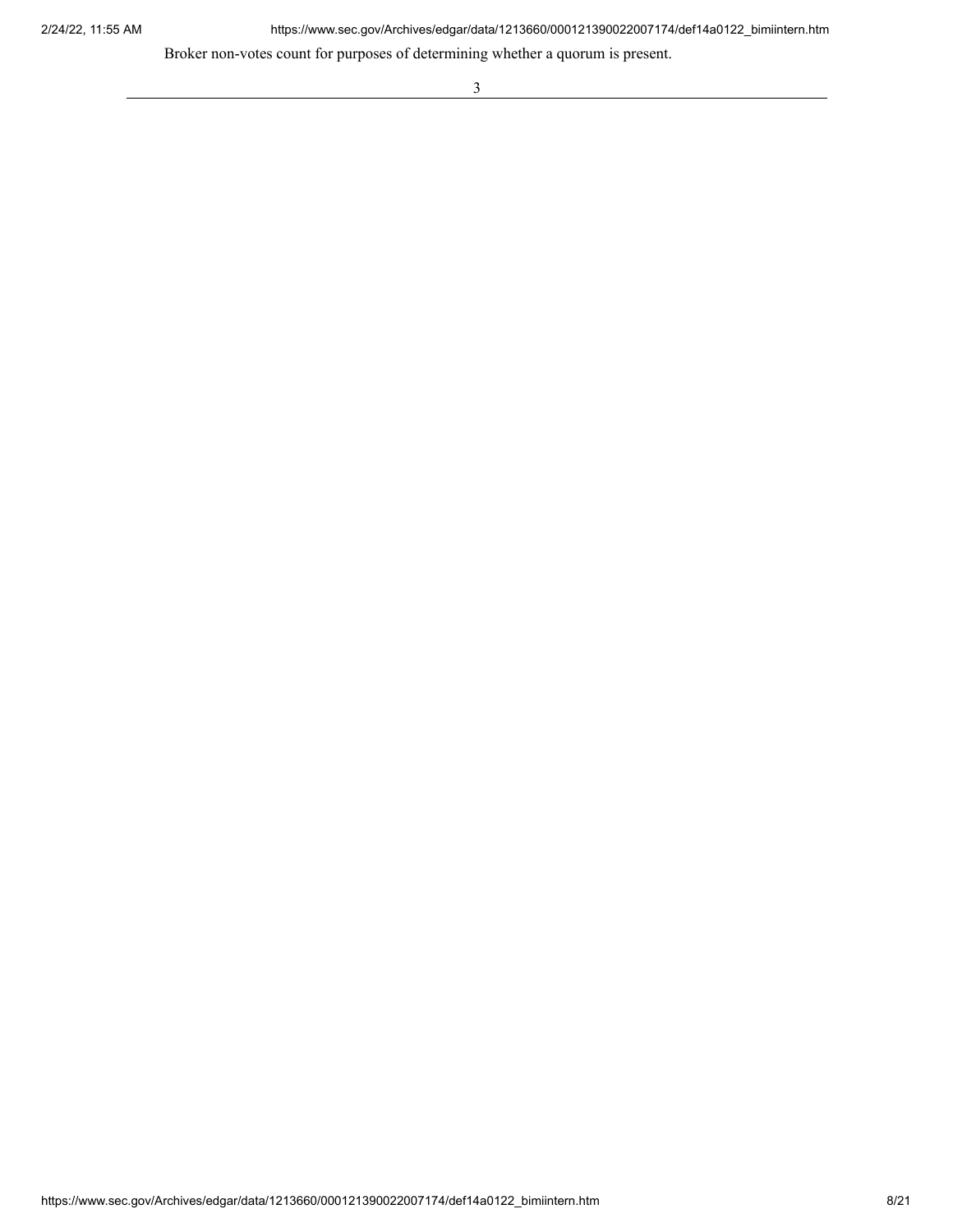Q: How many votes are required for the approval of the proposal to be voted upon, and how will **abstentions and broker non-votes be treated?**

|               |                                | <b>Effect of Votes</b> |                                                                                                          |
|---------------|--------------------------------|------------------------|----------------------------------------------------------------------------------------------------------|
| Proposal      | <b>Votes Required</b>          | Withheld/Abstentions   | <b>Effect of Broker Non-Votes</b>                                                                        |
|               |                                |                        | Proposal One: Approval Affirmative vote of the Abstentions will have the We do not expect any            |
|               |                                |                        | of the Proposed Issuances holders of a majority of effect of a vote against the broker non-votes on this |
| of Securities | the shares of Common proposal. |                        | proposal.                                                                                                |
|               | Stock outstanding.             |                        |                                                                                                          |

# **Q: Can I revoke my proxy or change my vote after I have voted?**

**A:** You may revoke your proxy and change your vote by voting again or by attending the Special Meeting and voting in person. Only your latest dated proxy card received at or prior to the Special Meeting will be counted. However, your attendance at the Special Meeting will not have the effect of revoking your proxy unless you forward written notice to the Corporate Secretary at BIMI International Medical Inc.'s offices, or you vote by ballot at the Special Meeting. If you are a beneficial owner, you will need to request a legal proxy from your broker and bring it with you to vote at the Special Meeting.

# **Q: How many votes are required to hold the Special Meeting?**

**A:** The presence, in person or by proxy, of the holders of one-third of the shares of our Common Stock outstanding and entitled to vote on the Record Date is necessary to hold the Special Meeting and conduct business. This is called a quorum. Abstentions and broker non-votes will be considered as present at the Special Meeting for purposes of establishing a quorum.

# **Q: Who will bear the cost of soliciting votes for the Special Meeting?**

**A:** The Company is making this solicitation and will pay the entire cost of preparing, printing, assembling, mailing, and distributing these proxy materials. In addition to the use of the mails, proxies may be solicited by personal interview, telephone, electronic mail, and facsimile by directors, officers, and regular employees of the Company. None of the Company's directors, officers or employees will receive any additional compensation for soliciting proxies on behalf of the Board. The Company may also make arrangements with brokerage firms and other custodians, nominees, and fiduciaries for the forwarding of soliciting material to the beneficial owners of Common Stock held of record by those owners. The Company will reimburse those brokers, custodians, nominees, and fiduciaries for their reasonable out-ofpocket expenses incurred in connection with that service.

# **Q: Where can I find the voting results of the Special Meeting?**

**A:** We intend to announce preliminary voting results at the Special Meeting and will disclose final voting results in a Current Report on Form 8-K that will be filed with the SEC not more than four business days following the Special Meeting.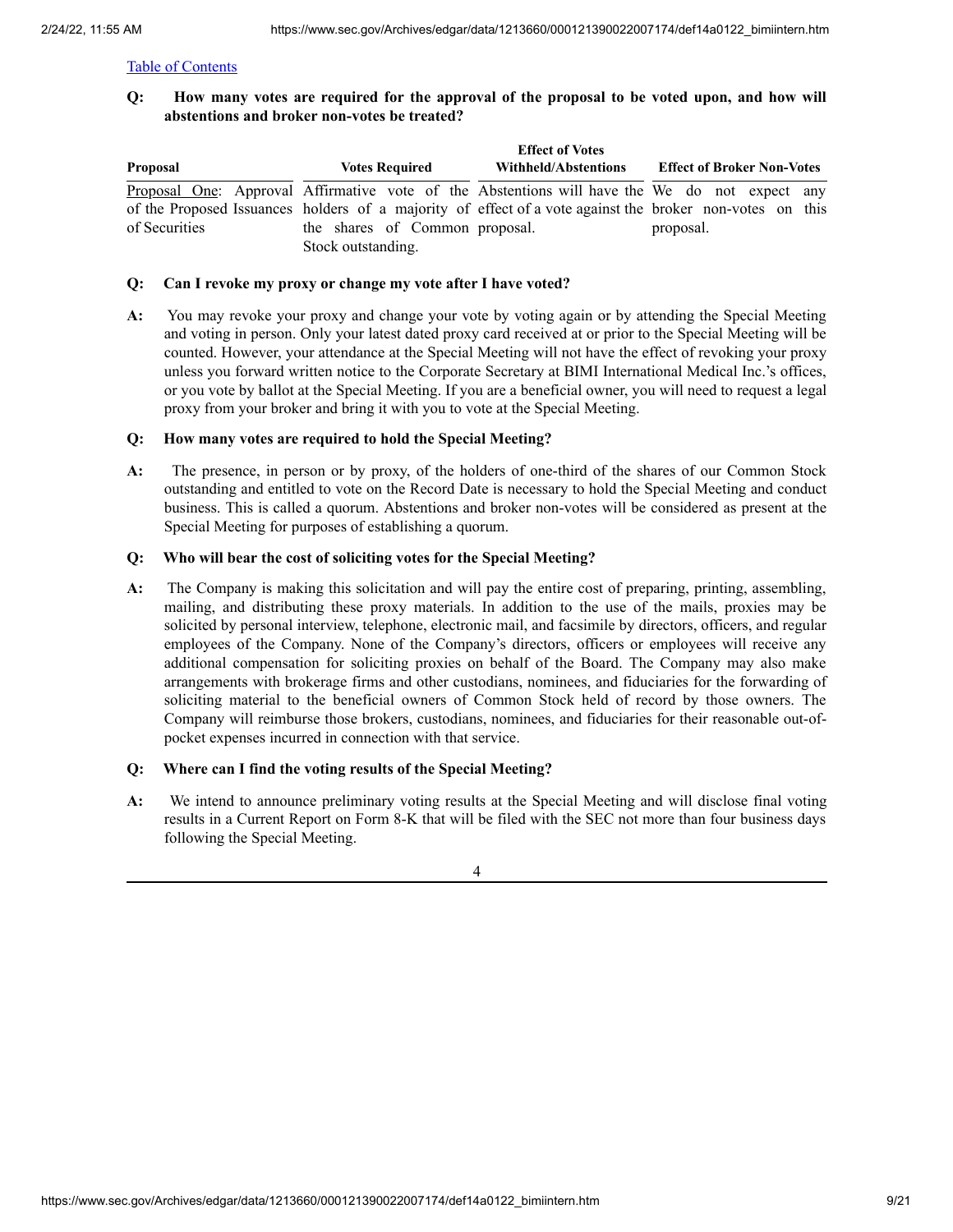# <span id="page-9-0"></span>**PROPOSAL ONE — APPROVAL OF PENDING ISSUANCES OF SECURITIES OF THE COMPANY**

On November 18, 2021, the Company entered into a securities purchase agreement (the "SPA") with two institutional investors (each a "Holder" and collectively the "Holders") to sell certain senior secured convertible notes (the "Convertible Notes") of the Company to the Holders in a private placement (the "Private Placement"), in the aggregate principal amount of \$7,800,000 having an aggregate original issue discount of 20%, and ranking senior to all outstanding and future indebtedness of the Company. Pursuant to the SPA, two Convertible Notes (each, an "Initial Note" and collectively the "Initial Notes") in an aggregate original principal amount of \$7,800,000 will be issued to the Holders in reliance upon the exemption from securities registration under by Section 4(a)(2) of the Securities Act of 1933, as amended (the "1933 Act"), and Rule 506(b) of Regulation D ("Regulation D") as promulgated under the 1933 Act, together with the issuance of warrants (the "Warrants" and, together with the Convertible Notes, the "Securities") to acquire the Company's Common Stock, as described below. Each Convertible Note has a face amount of \$3,900,000, for which each Holder paid \$3,250,000 in cash. Additional Convertible Notes in an aggregate original principal amount not to exceed \$3,900,000 (the "Additional Convertible Notes") may also be sold to the Holders under the SPA at a later date under certain circumstances. The Convertible Notes do not bear interest except upon the occurrence of an event of default.

Pursuant to Nasdaq Rule 5635 (d), stockholder approval is required prior to the issuance of securities in a transaction, other than a public offering, involving the sale, issuance or potential issuance by the Company of common stock (or securities convertible into or exercisable for common stock), which equals 20% or more of the common stock or 20% or more of the voting power outstanding before the issuance, at a price less than the lower of: (i) the closing price immediately preceding the signing of the binding agreement, or (ii) the average closing price of the common stock for the five Trading Days immediately preceding the signing of the binding agreement for the transaction.

In light of this rule, the SPA, the Convertible Notes and the Warrants provide that, the Convertible Notes may not be converted into and the Warrants may not be exercised to purchase shares of Common Stock unless the Company obtains the approval of its stockholders. Accordingly, the Company agreed to hold a stockholder meeting, by no later than February 15, 2022 to approve resolutions authorizing the issuance of all of the Securities issuable pursuant to the Private Placement including the Additional Convertible Notes in compliance with the rules and regulations for the purposes of compliance with Nasdaq Listing Rule 5635.

Accordingly, at the Special Meeting, stockholders will be asked to approve the issuance of the Securities in the transactions contemplated by the SPA.

# Use of Proceeds

The Company will use the proceeds from the sale of Convertible Notes, and if exercised the Additional Convertible Notes and exercise of the Warrants for general corporate purposes, but as covenanted in the SPA, not, directly or indirectly, for (i) the satisfaction of any Indebtedness of the Company or any of its subsidiaries, (ii) the redemption or repurchase of any securities of the Company or any of its subsidiaries, or (iii) the settlement of any outstanding litigation. The Company will not receive any proceeds from the sale of the Common Stock issuable upon conversion of the Convertible Notes, the Additional Convertible Notes if issued and exercise of the Warrants.

#### The Securities Purchase Agreement

The SPA contains certain representations and warranties, covenants and indemnities customary for similar transactions. Under the SPA, the Company agreed to hold a stockholder meeting, by no later than February 15, 2022 (the "Stockholder Approval Date") to approve resolutions authorizing the issuance of shares of Common Stock under the Convertible Notes and the Warrants for the purposes of compliance with the stockholder approval rules of the Nasdaq Stock Market ("Nasdaq") (the "Stockholder Approval"). If such approval is not received by the Stockholder Approval Date, the Company will be obligated to continue to seek stockholder approval by May 15, 2022 and every six months thereafter until such approval is obtained.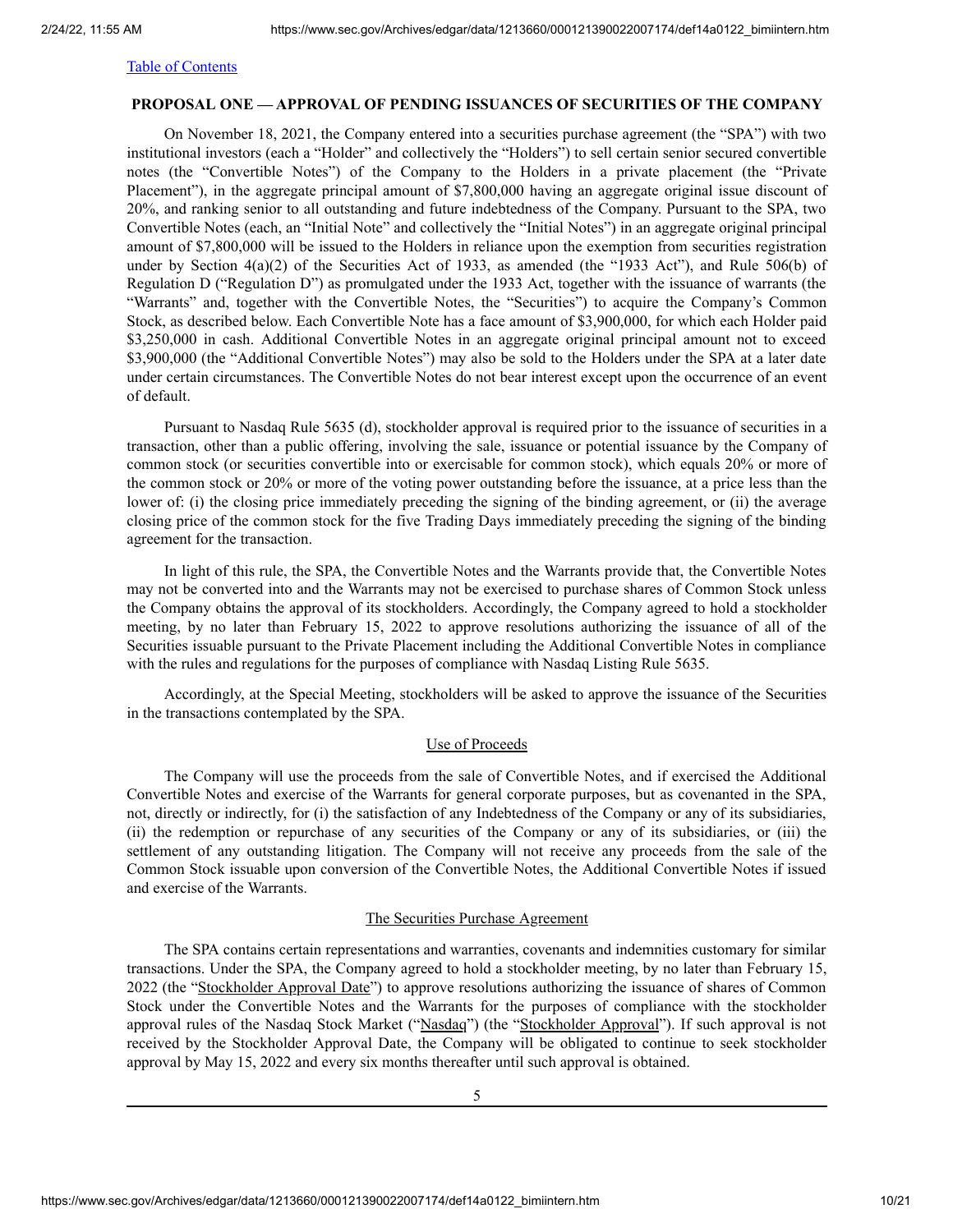#### The Convertible Notes

#### *Maturity and Repayment Dates*

The Convertible Notes as well as the Additional Convertible Notes, if issued, mature (the "Maturity Date") on the 18 month anniversary of the date on which they are issued (the "Issuance Date"). The principal amount is payable in equal installments beginning on the six month anniversary of the Issuance Date and each month thereafter until the Maturity Date.

#### *Interest*

The Convertible Notes were sold with an original issue discount and do not bear interest except upon the occurrence of an Event of Default (described below), in which event the applicable rate will be 13.00% per annum.

#### *Conversion*

The Convertible Notes are convertible at any time or times after the Stockholder Approval Date in whole or in part, at the option of the holders thereof, into shares of the Common Stock at a rate equal to the amount of principal, interest (if any) and unpaid late charges (if any), divided by a conversion price of \$0.65 (the "Conversion Price"), subject to market price adjustments. The Conversion Price is subject to standard adjustments in the event of any stock split, stock dividend, stock combination, recapitalization or other similar transaction.

The floor price per share at which a Convertible Note may be converted is \$0.1557 (the "Floor Price")

If the Company enters into any agreement to issue any variable rate securities, the holder has the additional right to substitute such variable price (or formula) for the conversion price.

In connection with the occurrence of Events of Default, the holders of the Convertible Notes will be entitled to convert all or any portion of the Convertible Notes at an alternate conversion price equal to the lower of (i) the conversion price then in effect, and (ii) the lower of (A) 70% of the lowest VWAP (as defined in the Convertible Notes) of the Common Stock during the ten (10) consecutive Trading Day (as defined in the Convertible Notes) period ending and including the Trading Day immediately preceding the delivery or deemed delivery of the applicable notice of conversion and (B) 70% of the VWAP of the Common Stock as of the date of the delivery or deemed delivery of the applicable notice of conversion, but not less than the Alternate Conversion Floor Amount, which is the product obtained by multiplying (A) the higher of (i) the highest price that the Common Stock trades at on the Trading Day immediately preceding the relevant Alternate Conversion Date (as defined in the Convertible Notes) and (ii) the applicable Alternate Conversion Price (as defined in the Convertible Notes) and (B) the difference obtained by subtracting (I) the number of shares of Common Stock to be delivered to the holder on the applicable delivery deadline with respect to such Alternate Conversion from (II) the quotient obtained by dividing (x) the applicable Conversion Amount (as defined in the Convertible Notes) that the holder has elected to be the subject of the applicable Alternate Conversion, by (y) the applicable Alternate Conversion Price without giving effect to clause (x) of such definition (i.e. the Floor Price).

### *Conversion Limitation and Exchange Cap*

The holders of the Convertible Notes will not have the right to convert any portion of the Convertible Notes, to the extent that, after giving effect to such conversion, such Holder (together with certain related parties) would beneficially own in excess of 4.99% of the shares of the Common Stock outstanding immediately after giving effect to such conversion. A holder may from time to time increase this limit to 9.99%, provided that any such increase will not be effective until the 61 day after delivery of a notice to the Company of such increase.

The Convertible Notes may not be convertible until such time as the Company shall have obtained the Stockholder Approval.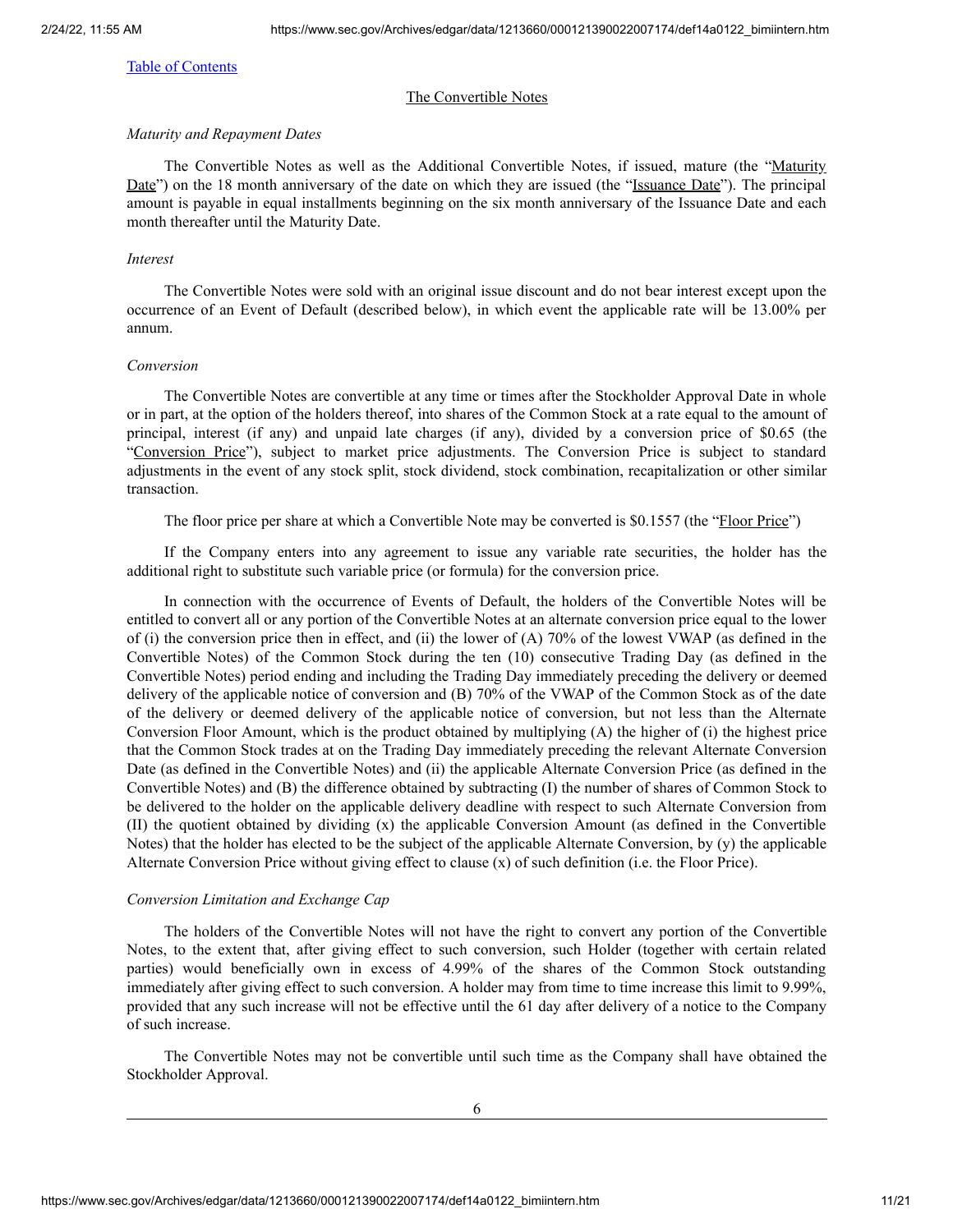# *Events of Default*

Events of Default include: (i) the failure of the applicable registration statement (the "Registration Statement") for the shares issuable upon conversion of the Convertible Notes and exercise of the Warrants to be filed with the SEC; (ii) the failure of the Company to maintain the effectiveness of the Registration Statement; (iii) suspension of trading of the Common Stock on a national securities exchange for five days; (iv) uncured conversion failure; (v) failure by the Company to maintain required share allocations for the conversion of the Convertible Notes and the exercise of the Warrants; (vi) failure by the Company to pay Principal when due; (vii) failure of the Company to remove restricted legends from shares issued to the Holder upon conversion of the Convertible Note or the Warrants; (viii) the occurrence of any default under, redemption of or acceleration prior to maturity of at least an aggregate of \$150,000 of Indebtedness (as defined in the Convertible Notes) of the Company; (ix) bankruptcy, insolvency, reorganization or liquidation proceedings or other proceedings for the relief of debtors shall be instituted by or against the Company or any Subsidiary and not dismissed within 30 days of initiation; (x) the commencement by the Company or any Subsidiary of a voluntary case or proceeding under any applicable federal, state or foreign bankruptcy, insolvency, reorganization or other similar law; (xi) commencement of any bankruptcy or similar proceeding, voluntary or involuntary, of the Company or any subsidiary of the Company; (xii) final judgment for the payment of money aggregating in excess of \$150,000 are rendered against the Company or any subsidiary of the Company and not bonded or discharged within 30 days; (xiii) failure of the Company or any subsidiary to pay when due any debts in excess of \$150,000 due to any third party; (xiv) breaches by the Company or any Subsidiary of any representations or warranties in the SPA or any document contemplated thereby; (xv) a false or inaccurate certification by the Company that either (A) the "Equity Conditions" (as defined in the Convertible Notes) are satisfied, (B) there has been no "Equity Conditions Failure" (as defined in the Convertible Notes), or (C) as to whether any Event of Default has occurred; (xvi) failure of the Company or any Subsidiary to comply with the covenants in the Convertible Note; any material adverse effect occurring; or (xvii) any Event of Default occurs under any other Convertible Note.

In connection with an Event of Default, the holders of the Convertible Notes may require the Company to redeem in cash any or all of the Convertible Notes. The redemption price will equal the greater of (i) 110% of the outstanding principal of the Convertible Note to be redeemed and accrued and unpaid interest and unpaid late charges thereon, and (ii) an amount equal to market value of the shares of the Common Stock underlying the Convertible Notes, as determined in accordance with the Convertible Notes. Upon the occurrence of certain Events of Default relating to the bankruptcy of the Company, whether occurring prior to or following the maturity date, the Company will be required to immediately redeem the Convertible Notes, in cash, for an amount equal to 110% of the outstanding principal of the Convertible Notes, and accrued and unpaid interest and unpaid late charges thereon, without the requirement for any notice or demand or other action by any holder or any other person or entity.

# *Change of Control*

In connection with a Change of Control (as defined in the Convertible Notes), the holders of the Convertible Notes may require the Company to redeem all or any portion of the Convertible Notes. The redemption price per share will equal the greatest of (i) 110% of the outstanding principal of the Convertible Notes to be redeemed, and accrued and unpaid interest and unpaid late charges thereon, (ii) 110% of the market value of the shares of the Common Stock underlying the Convertible Notes, as determined in accordance with the Convertible Notes, and (iii) 110% of the aggregate cash consideration that would have been payable in respect of the shares of the Common Stock underlying the Convertible Notes, as determined in accordance with the Convertible Notes.

#### *Other Corporate Events*

The Company is not permitted to enter a Fundamental Transaction (as defined in the Convertible Notes), unless the successor entity assumes all of the obligations under the Convertible Notes pursuant to written agreements satisfactory to the holder of the Convertible Notes, and the successor entity is a publicly traded corporation whose shares of Common Stock are quoted or listed on a national securities exchange. If at any time the Company grants any Purchase Rights (as defined in the Convertible Note) or makes any distribution of assets pro rata to all or substantially all of the holders of any class of its Common Stock, then the holders of the Convertible Notes will be entitled to acquire the aggregate Purchase Rights or assets which such holder could have acquired if such holder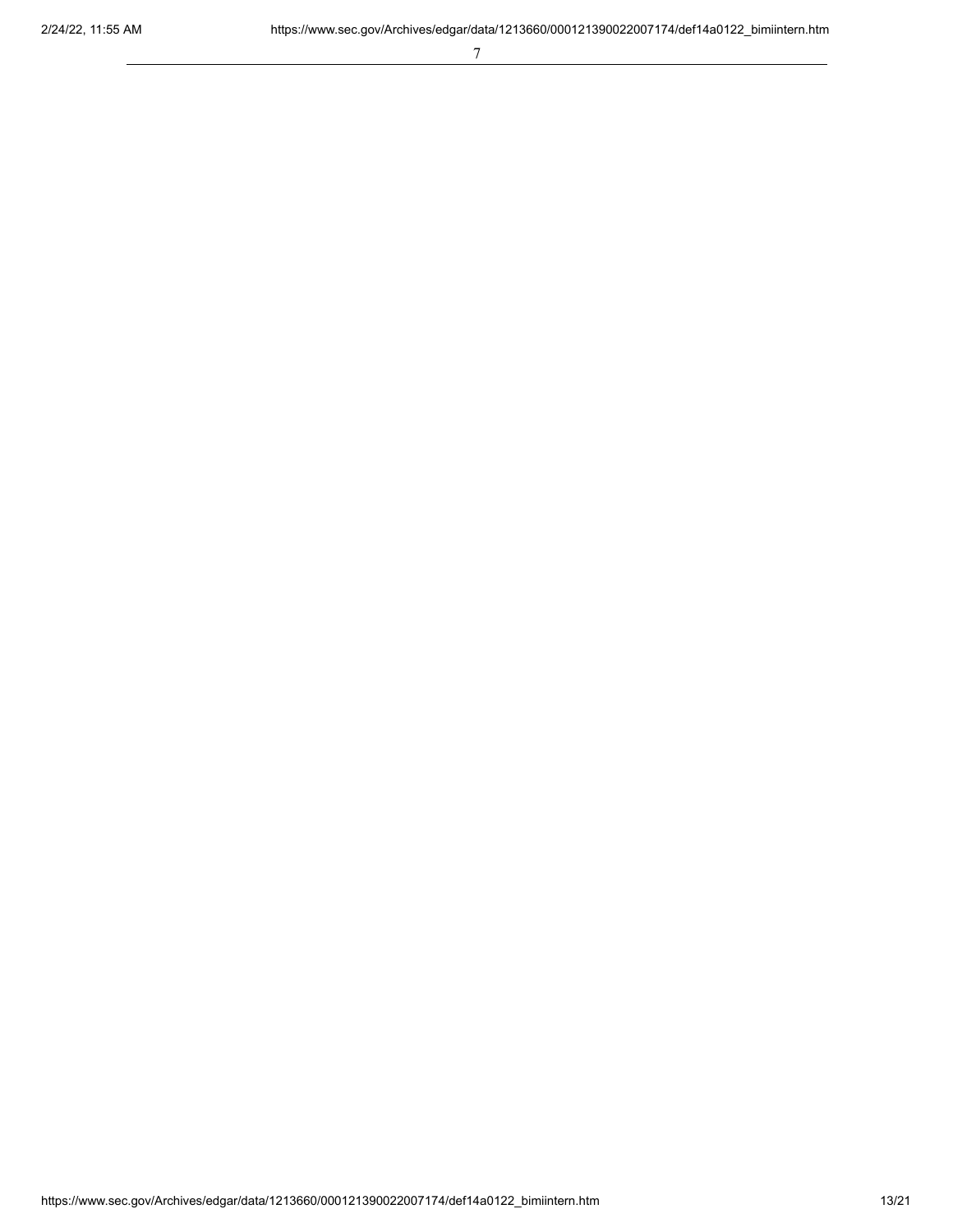had held the number of shares of the Common Stock acquirable upon complete conversion of the Convertible Notes (without taking into account any limitations on conversion) held by such holder immediately prior to the date as of which the record holders are to be determined for such grant of purchase rights or distributions. To the extent any such grant of rights or distribution would result in the holders exceeding the maximum percentage described in first paragraph of "*Conversion Limitation and Exchange Cap*" above, such rights shall be held in abeyance for up to ninety Trading Days

#### *Installment Conversions and Redemptions*

The Convertible Notes require that, on each Installment Date, the Company will pay an amount of the Convertible Note equal to the lesser of 1/13 of the principal amount and the outstanding principal amount of The Convertible Notes then outstanding on such Installment Date, less amounts already converted or paid (the "Installment Amount"), together with interest and late charges, if any, thereon, in shares of the Common Stock, subject to the satisfaction of customary equity conditions (including minimum price and volume thresholds) (an "Installment Conversion").

If the Company satisfies such equity conditions (subject to the holder's right to waive any such condition), the Company will convert the portion of the Installment Amount subject to such Installment Conversion into shares of its Common Stock at a price per share equal to the lower of lowest of (i) the conversion price then in effect, (ii) the greater of  $(x)$  the Floor Price and  $(y)$  82% of the sum of  $(A)$  the two  $(2)$  lowest VWAPs of the Common Stock on any Trading Day during the ten (10) consecutive Trading Day period ending and including the Trading Day immediately preceding the applicable Installment Date, divided by (B) two (2). All such determinations to be appropriately adjusted for any stock split, stock dividend, stock combination or other similar transaction during any such measuring period, but not less than the Floor Price. If the Company elects to effect and Installment Redemption (as defined in the Convertible Notes) or if an Installment Conversion is not permitted because certain equity conditions are not met, the Company must redeem the Installment Amount in cash at a price equal to 106% of its aggregate value.

The Holders of the Convertible Notes may elect to defer conversion until a subsequent Installment Date selected by each such Holder, or accelerate the conversion of future Installment Amounts to the current Installment Date, with the amount to be accelerated subject to certain restrictions as set forth in the Convertible Notes.

Notwithstanding the forgoing, and only during the period commencing on the Issuance Date and ending on the Stockholder Approval Date, the Company shall automatically be deemed to have elected to effect Installment Redemptions for all Installment Amounts.

# *Redemptions at Company Election*

At any time after the later of (x) thirty (30) calendar days after the Applicable Date (as defined in the SPA) and (y) the date no Equity Conditions Failure exists, the Company has the right to redeem all, but not less than all, of the Conversion Amount then remaining under this Notes at cash price equal to 200% of the greater of (i) the Conversion Amount being redeemed and (ii) the product of (1) the Conversion Rate with respect to the Conversion Amount being redeemed multiplied by (2) the greatest Closing Sale Price of the Common Stock on any Trading Day during the period commencing on the date immediately preceding such redemption notice date and ending on the Trading Day immediately prior to the date the Company makes the entire payment required to be made for the redemption.

# *Additional Convertible Notes*

Subject to the terms and conditions set forth in the SPA, each Holder of a Convertible Note may, upon written notice to the Company, require the Company to participate in an Additional Closing (as defined in the SPA) for the purchase by such Holder, and the sale by the Company, of an Additional Convertible Note in an original principal amount of set forth opposite such holder's name in the SPA, the aggregate principal amount of which for all Holders shall not exceed \$3,900,000. The Additional Convertible Notes have the same terms as the Convertible Notes.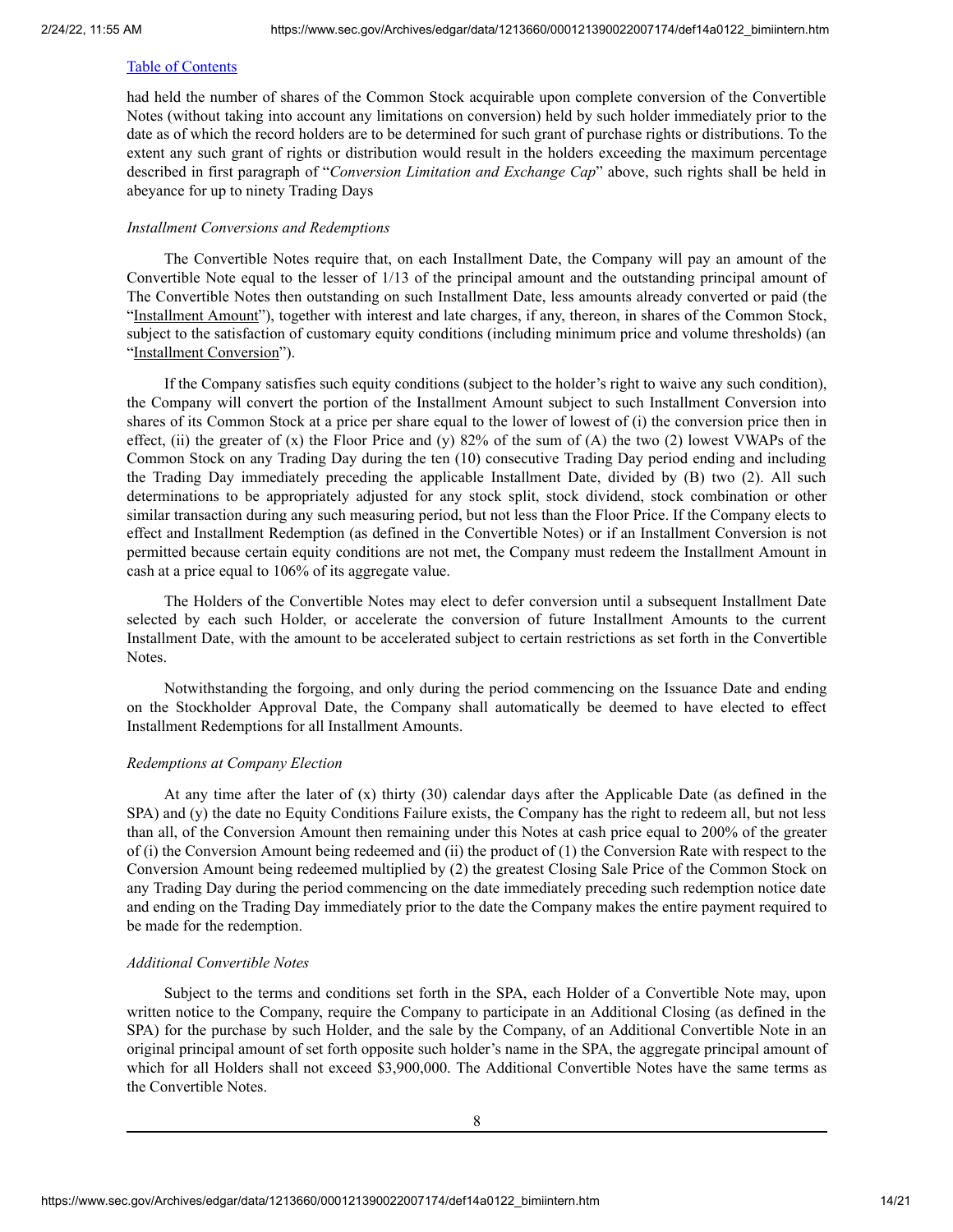# *Covenants*

The Company will be subject to certain customary affirmative and negative covenants regarding the incurrence of indebtedness, the existence of liens, the repayment of indebtedness, the payment of cash in respect of dividends, distributions or redemptions, and the transfer of assets, among other matters.

#### The Warrants

#### *Expiration and Exercise*

The Warrants, for the purchase of an aggregate of 1,800,000 shares of the Company's Common Stock (subject to standard adjustments in the event of any stock split, stock dividend, stock combination, recapitalization or other similar transaction), expire on the fourth anniversary of the Issuance Date (the "Expiration Date"). Prior to or on the Expiration Date, the Warrants are exercisable at any time after the Stockholder Approval Date, in whole or in part, at the option of the holders.

The exercise price for the Warrants (subject to possible standard adjustments in the event of any stock split, stock dividend, stock combination, recapitalization or other similar transaction) is \$0.71. The Warrants may be exercised by means of a cashless exercise.

#### *Exercise Limitation and Exchange Cap*

The holders of the Warrants will not have the right to convert any portion of the Warrants to the extent that, after giving effect to such conversion, such holder (together with certain related parties) would beneficially own in excess of 4.99% of the shares of the Company's Common Stock outstanding immediately after giving effect to such exercise. A holder may from time to time increase this limit to 9.99%, provided that any such increase will not be effective until the 61 day after delivery of a notice to the Company of such increase.

In addition, unless the Company obtains the approval of its stockholders, the Company is prohibited from issuing any shares of Common Stock upon exercise of the Warrants or otherwise pursuant to the terms of the Warrants, if the issuance of such shares of Common Stock would exceed the aggregate number of shares of Common Stock which the Company may issue upon conversion or exercise (as the case may be) of the Notes and the Warrants or otherwise without breaching the Company's obligations under the rules or regulations of the Nasdaq Capital Market (the number of shares which may be issued without violating such rules and regulations, including rules related to the aggregate of offerings under NASDAQ Listing Rule 5635(d)).

#### *Events of Default*

Events of Default are cross-referenced to the definition contained in the Convertible Notes (see summary of the Notes above in the paragraph "*Events of Default*").

At any time after the occurrence of an Event of Default, at the request of a holder, the Company or a successor entity (as the case may be) shall purchase the Warrant from the Holder on the date of such request by paying to the Holder cash in an amount equal to the Event of Default Black Scholes Value (as defined in the Warrants).

#### *Other Corporate Events*

The Company cannot enter into a Fundamental Transaction (as defined in the Warrants), unless the successor entity assumes all of the obligations under the Warrants pursuant to written agreements satisfactory to the holder of the Warrants, and the successor entity is a publicly traded corporation whose shares of Common Stock are quoted or listed on a national securities exchange. If at any time the Company grants any Purchase Rights (as defined in the Warrants) or makes any distribution of assets pro rata to all or substantially all of the holders of any class of its Common Stock, then the holders of the Warrants will be entitled to acquire the aggregate Purchase Rights or assets which such holder could have acquired if such holder had held the number of shares of the Company's Common Stock acquirable upon complete exercise of the Warrants held by such holder immediately prior to the date as of which the record holders are to be determined for such grant of purchase rights or distributions. To the extent any such grant of rights or distribution would result in the holders exceeding the maximum percentage described in first paragraph of "Exercise Limitation and Exchange Cap" above, such rights shall be held in abeyance for up to ninety Trading Days.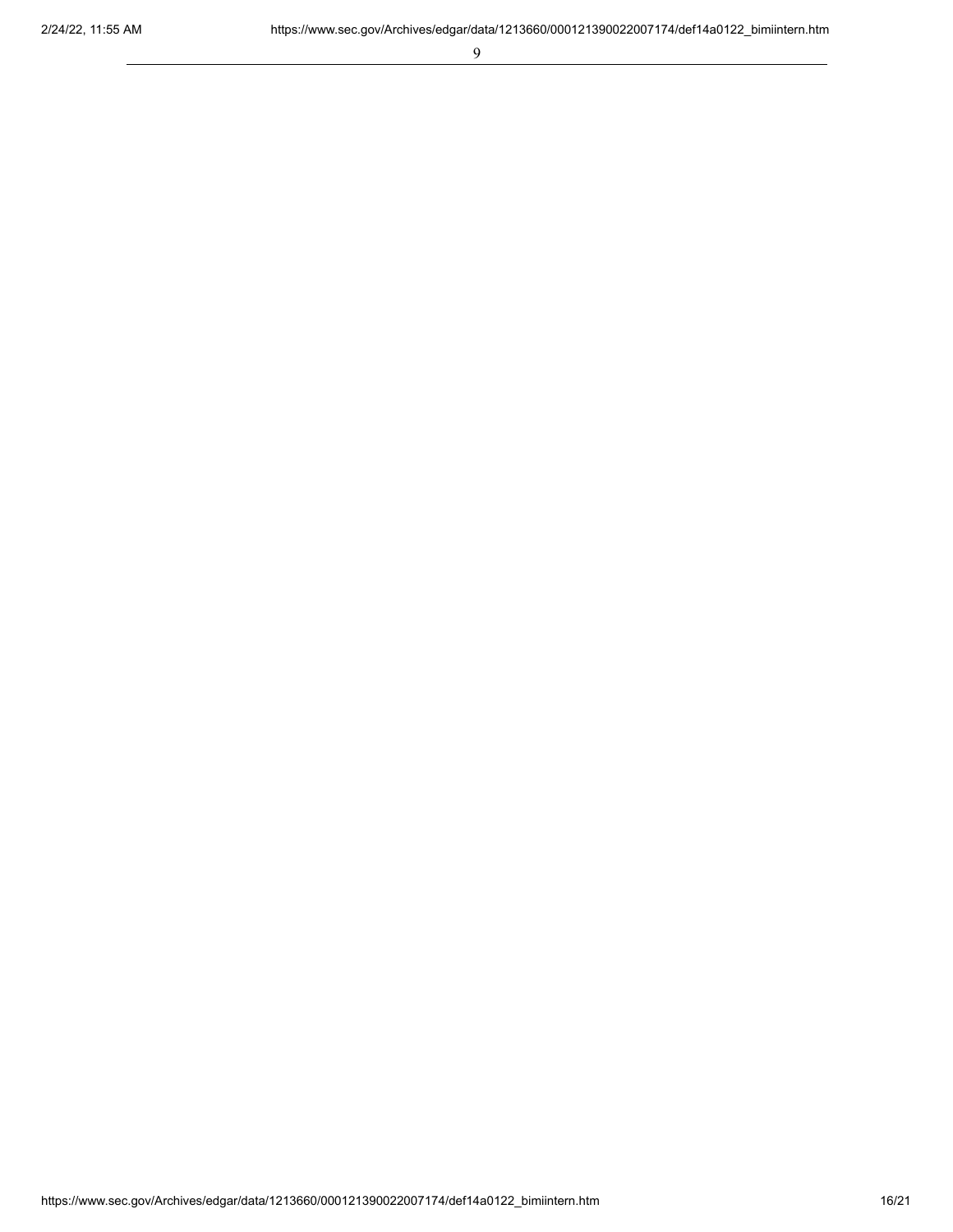Notwithstanding the foregoing, at the request of a Holder delivered at any time commencing on the earliest to occur of (x) the public disclosure of any Fundamental Transaction, (y) the consummation of any Fundamental Transaction and (z) the Holder first becoming aware of any Fundamental Transaction through the date that is ninety (90) days after the public disclosure of the consummation of such Fundamental Transaction by the Company pursuant to a Current Report on Form 8-K filed with the SEC, the Company or a successor entity (as the case may be) shall purchase the Warrant from the Holder on the date of such request by paying to the Holder cash in an amount equal to the Black Scholes Value (as defined in the Warrants). Payment of such amounts shall be made by the Company (or at the Company's direction) to the Holder on or prior to the later of (x) the second (2) Trading Day after the date of such request and (y) the date of consummation of such Fundamental Transaction.

### Registration Rights Agreement

In connection with the Private Placement, the Company and the Holders entered into a Registration Rights Agreement (the "Registration Rights Agreement"). Pursuant to the Registration Rights Agreement, the Company has agreed to file and maintain with the SEC a registration statement for resale of the shares of Common Stock issuable upon conversion of the Convertible Notes, the Additional Convertible Notes (if issued) and exercise of the Warrants.

### Placement Agent

FT Global Capital Inc. ("FT Global") acted as the exclusive placement agent in connection with the offering, and received a cash fee of 8% of the aggregate amount of capital received by the Company in this offering, plus \$50,000 in offering related expenses, and placement agent warrants at an initial exercise price of \$0.71 per share, to purchase up to that number of shares of common stock equal to 8% of the aggregate number of shares of common stock placed in the offering, subject to adjustment based on the number of shares of common stock issued pursuant to the Notes placed in the offering. If additional Notes are purchased by the Holders under the SPA, FT Global will be entitled to additional placement agent warrants in connection with such additional Notes.

### **Reasons for Transaction and Effect on Current Stockholders**

The Board has determined that the sale of the Convertible Notes, the Warrants, the Placement Agent Warrants and potentially the Additional Convertible Notes and the issuance of the Securities pursuant to the Convertible Notes, the Warrants, the Placement Agent Warrants and potentially the Additional Convertible Notes, is in the best interests of the Company and its stockholders because of the Company's need to obtain additional financing. Further, the payment of interest and principal in shares of Common Stock, and the right of the Holder to convert the Convertible Notes into shares of Common Stock, would allow the Company to preserve liquidity for other corporate purposes, including the payment of costs and expenses necessary for the stabilization and expansion of the Company's operation.

The issuance of the Securities pursuant to the SPA, the Convertible Notes, the Warrants, the Placement Agent Warrants and potentially the Additional Convertible Notes will not affect the rights of the holders of outstanding shares of Common Stock, but such issuances will have a dilutive effect on the existing stockholders, including the voting power and economic rights of the existing stockholders. For example, if (i) the Convertible Notes are converted in full (not assuming the purchase of Additional Convertible Notes by the Institutional Investors) at the initial conversion price, (ii) the Warrants are exercised in full at the initial exercise price and (iii) the Placement Agent Warrants are exercised in full at the initial exercise price (not assuming the purchase of additional Convertible Notes by the Institutional Investors), approximately an additional 14,760,000 shares of the Common Stock will be issued. In the event the Institutional Investors purchase all of the Additional Convertible Notes in addition to the Convertible Notes and all of such Convertible Notes and Additional Convertible Notes are converted in full at the initial conversion price, the Warrants are exercised in full at the initial exercise price and all the Placement Agent Warrants are exercised in full assuming the purchase of the Additional Convertible Notes, approximately an additional 21,240,000 shares of the Common Stock will be issued. No assurance can be given that any shares of Common Stock will be issued upon conversion of the Convertible Notes or exercise of the Warrants and Placement Agent Warrants, or that additional shares of Common Stock will not be issued in the event that the conversion price of the Convertible Notes decreases pursuant to the terms of the Convertible Notes, or that the number of shares of Common Stock issuable upon the exercise of the Warrants and Placement Agent Warrants does not increase pursuant to the terms of such warrants.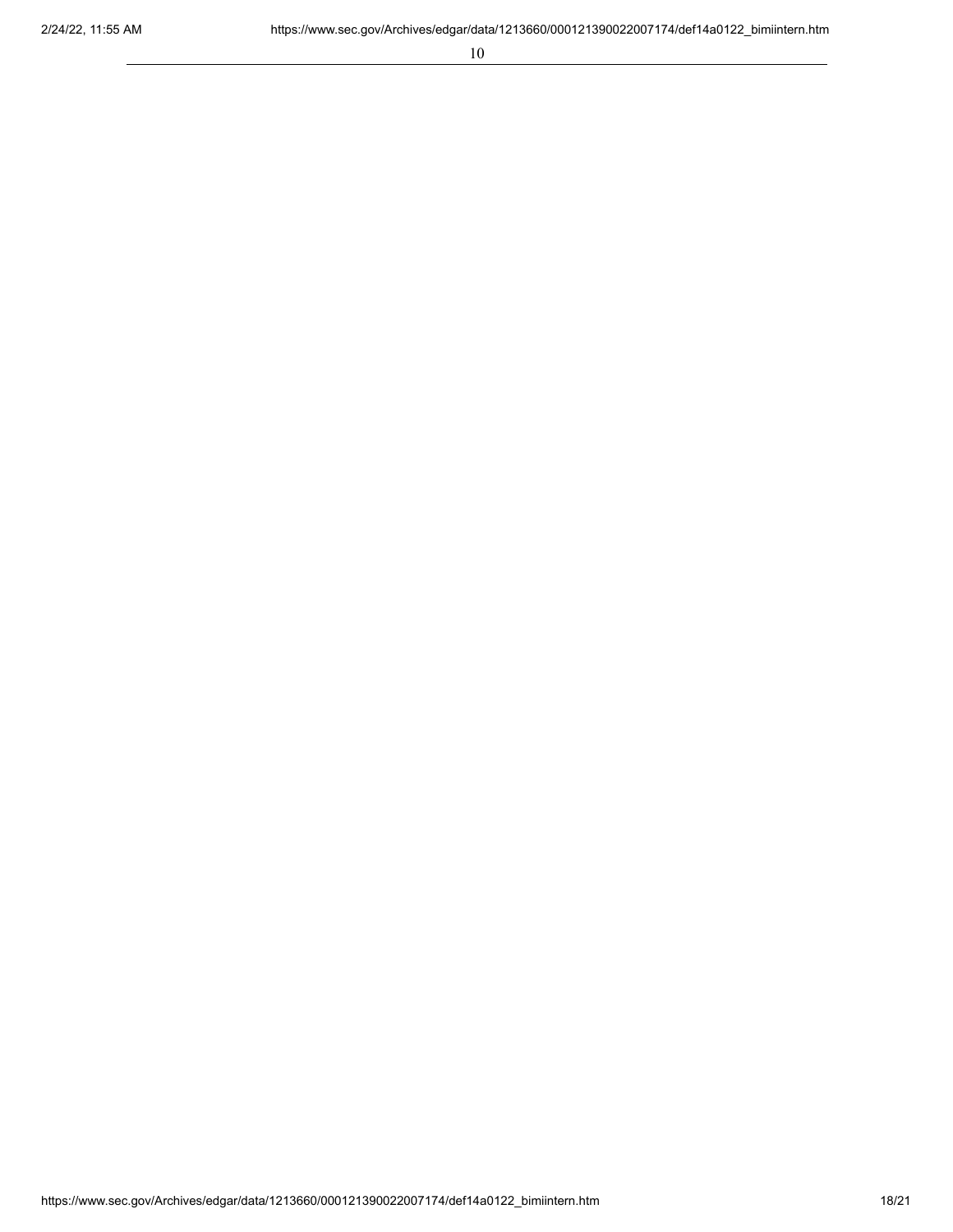Each Convertible Note provides that the Institutional Investor is prohibited from converting a Convertible Note, an Additional Convertible Note if issued and a Warrant and any payments of interest and principal in shares of Common Stock will be held in abeyance, to the extent the Institutional Investor would beneficially own more than 4.99% (or 9.99%, if the holder elects the higher threshold) of the Company's outstanding shares of Common Stock after such conversion or payment. Unlike Nasdaq Rule 5635 and the corresponding provisions of the SPA, the Convertible Notes and the Warrants, which limit the aggregate number of shares of Common Stock the Company may issue to the Institutional Investors, this beneficial ownership limitation limits the number of shares the Institutional Investors may beneficially own at any one time. Consequently, the number of shares of Common Stock the Holder may beneficially own in compliance with the beneficial ownership limitation may increase over time as the number of outstanding shares of Common Stock increases over time. In addition, the Institutional Investors may sell some or all of the shares they receive under the Convertible Notes, permitting them to acquire additional shares in compliance with the beneficial ownership limitation. We are not seeking shareholder approval to lift such ownership limitation.

# *THE BOARD OF DIRECTORS RECOMMENDS A VOTE "FOR" APPROVAL OF THE ISSUANCE OF THE SECURITIES*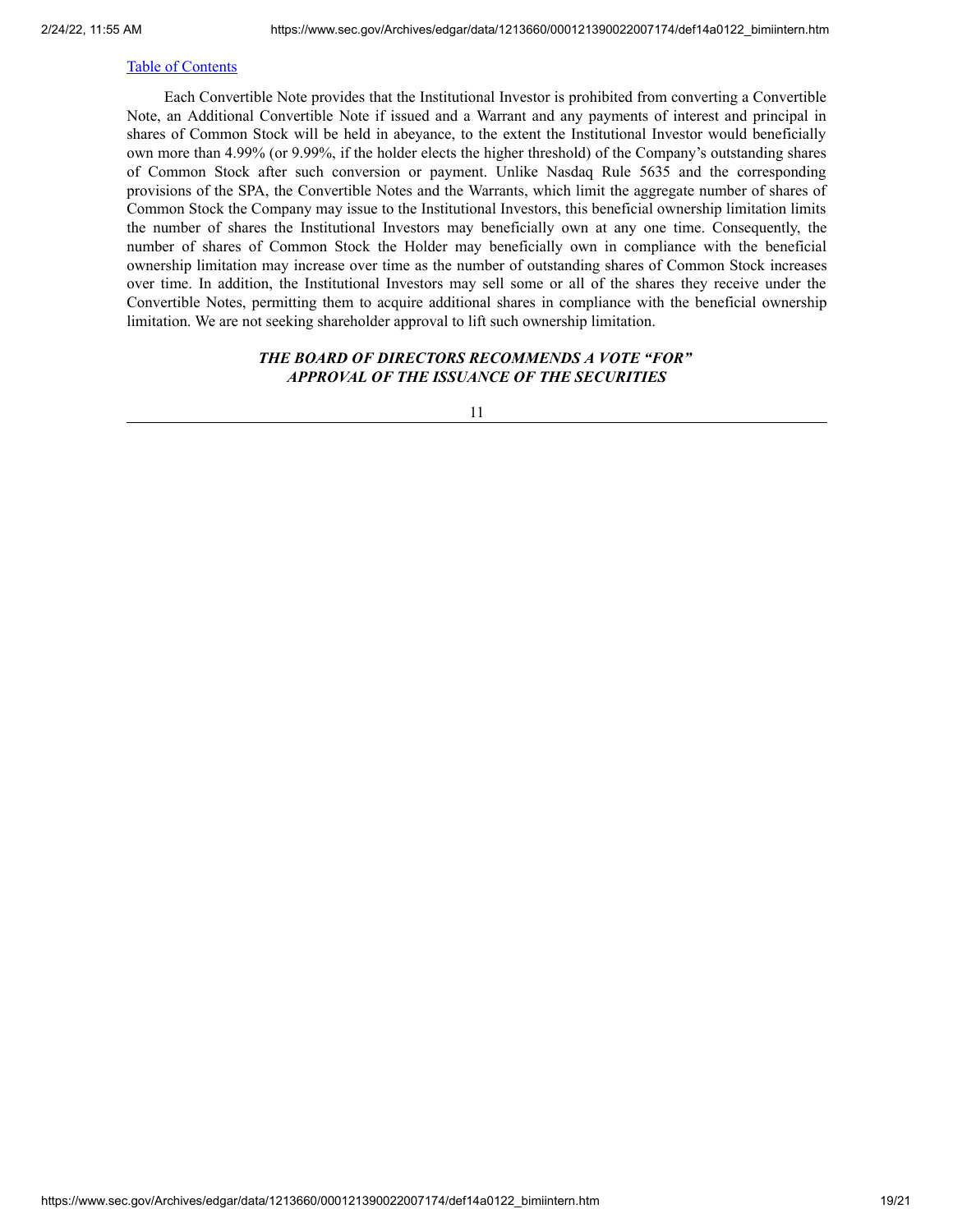### **SECURITY OWNERSHIP OF CERTAIN BENEFICIAL OWNERS AND MANAGEMENT**

<span id="page-19-0"></span>The following table sets forth information regarding beneficial ownership of our common stock as of February 10, 2022 for: (i) each stockholder known by us to be the beneficial owner of more than 5% of the outstanding shares of our common stock; (ii) each of our directors and director nominees; (iii) each of our named executive officers; and (iv) all of our directors and executive officers as a group:

| Name and Address of Beneficial Owner(s)                      | Amount and<br><b>Nature of</b><br><b>Beneficial</b><br>Owner(s) | Percentage of<br><b>Beneficial</b><br>Ownership |
|--------------------------------------------------------------|-----------------------------------------------------------------|-------------------------------------------------|
| Tiewei Song, Director, Chief Executive Officer and President | 1,000,000                                                       | $6.51\%$                                        |
| Baiqun Zhong, Interim Chief Financial Officer                |                                                                 |                                                 |
| Xiaoping Wang, Director, Chief Operating Officer             | 500,000                                                         | $3.25\%$                                        |
| Mia Kuang Ching, Director                                    |                                                                 |                                                 |
| Fengsheng Tan, Director                                      |                                                                 |                                                 |
| Ju Li, Director                                              |                                                                 |                                                 |
| Jianxin (Jason) Wang, Director                               |                                                                 |                                                 |
| All officers and directors as a group (7 persons)            | 1,500,000                                                       | $9.76\%$                                        |

(1) Pursuant to Rule 13-d-3 under the Securities Exchange Act of 1934, as amended, beneficial ownership of a security consists of sole or shared voting power (including the power to vote or direct the voting) and/or sole or shared investment power (including the power to dispose or direct the disposition) with respect to a security whether through a contract, arrangement, understanding, relationship or otherwise. Unless otherwise indicated, each person indicated above has sole power to vote, or dispose or direct the disposition of all shares beneficially owned.

(2) Unless as otherwise set forth in the table, the address of each beneficial owner is c/o BIMI International Medical Inc., at 9 Floor, Building 2, Chongqing Corporation Avenue, Yuzhong District, Chongqing, P. R. China,

(3) The address of Gang Li is No. 7, South Huanghe Road, Huanggu District, Shenyang City, Liaoning Province, P. R. China.

#### **Householding Information**

The SEC has adopted rules that permit companies and intermediaries (such as banks and brokers) to satisfy the delivery requirements for proxy statements and annual reports with respect to two or more stockholders sharing the same address by delivering a single proxy statement addressed to those stockholders. This delivery method is referred to as "householding" and can result in cost savings for us. To take advantage of this opportunity, we may deliver a single proxy statement to multiple stockholders who share an address. We will deliver upon oral or written request a separate copy of our proxy statement to any stockholder of a shared address to which a single copy of our proxy statement was delivered. If you prefer to receive separate copies of our proxy statement, either now or in the future, or if you currently are a stockholder sharing an address with another stockholder and wish to receive only one copy of future proxy statements for your household, please call us or send your request in writing to us.

**Your vote is important.** Please promptly vote your shares of our Common Stock by completing, signing, dating, and returning your proxy card or by Internet or telephone voting as described on your proxy card.

#### **By Order of the Board of Directors**

Tiewei Song

*Chief Executive Of icer and President*

February 11, 2022